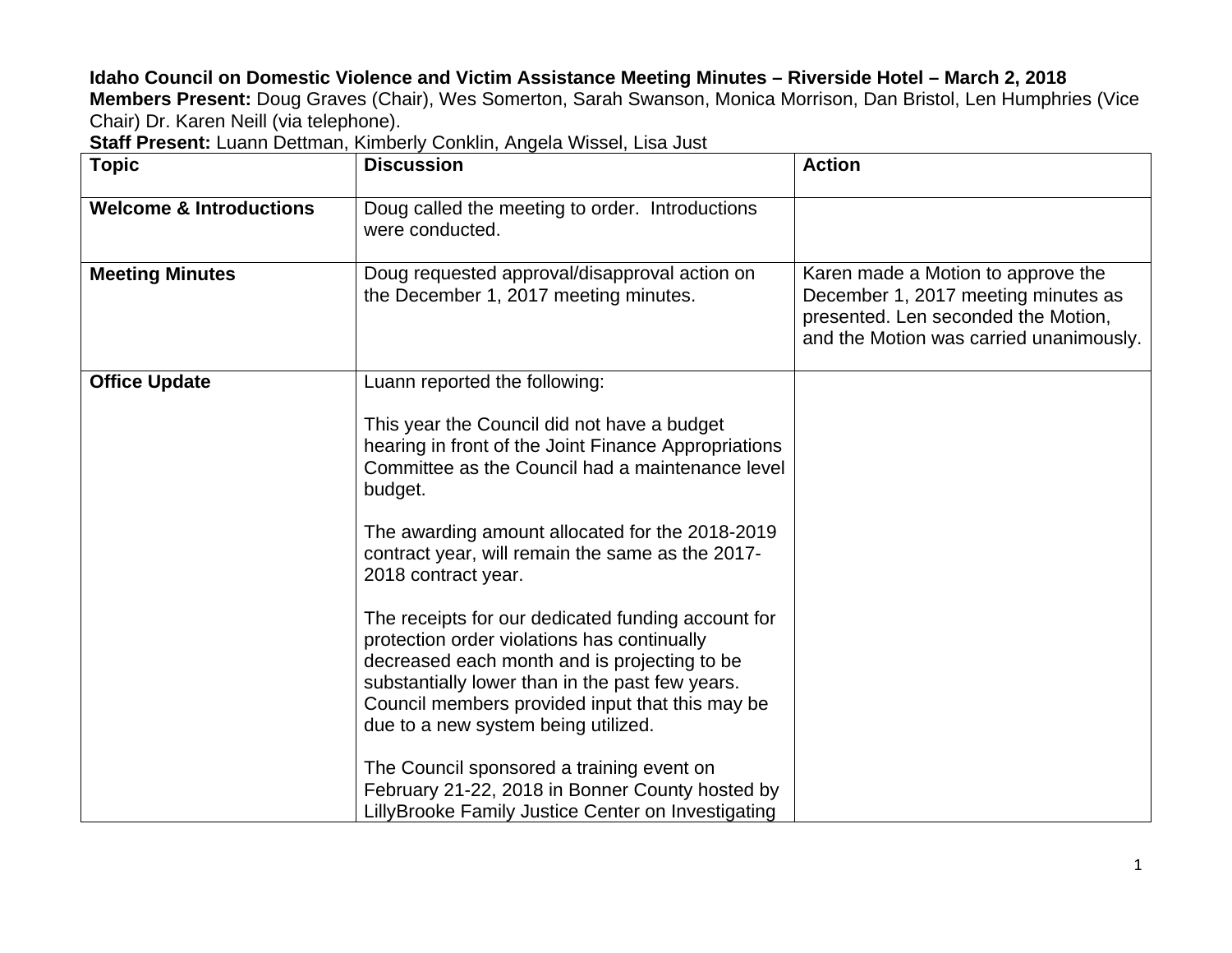|                                                  | Child Abuse and Neglect. The feedback from<br>evaluations was very positive. Coordination for<br>additional regional trainings is being conducted by<br>office staff.                                                                                                                                                                                                                                                                                                                                                                                  |                                                         |
|--------------------------------------------------|--------------------------------------------------------------------------------------------------------------------------------------------------------------------------------------------------------------------------------------------------------------------------------------------------------------------------------------------------------------------------------------------------------------------------------------------------------------------------------------------------------------------------------------------------------|---------------------------------------------------------|
| <b>Two Days in June</b><br><b>Conference</b>     | The 25 <sup>th</sup> Annual Two Days in June Conference will<br>be June 7-8, 2018 at the Boise Riverside. The                                                                                                                                                                                                                                                                                                                                                                                                                                          |                                                         |
|                                                  | Save the Date email has been sent out. The<br>majority of presenters have been secured and<br>registration will be available in early April.                                                                                                                                                                                                                                                                                                                                                                                                           |                                                         |
| <b>Program Updates</b>                           | The Elmore Domestic Violence Council will be<br>returning funding granted in the 2017-2018<br>contract year due to not being in a position to fulfill<br>the contract requirements.                                                                                                                                                                                                                                                                                                                                                                    |                                                         |
| <b>Monitoring Update</b>                         | Kimberly and Angela conducted site visits to<br>Programs in Region 2. They will be conducting site<br>visits in Region 1 during the last week of March<br>and early April. Luann reported that upon the<br>completion of the site visits in Region 1 all of the<br>Victim Assistance Programs will have been<br>monitored. The federal monitoring requirements<br>have been changed from every three years to<br>every two years. A monitoring schedule has been<br>completed to ensure that all funded programs will<br>be monitored every two years. | There were no findings that required<br>Council action. |
| 2018-2019 Grant Application<br><b>Discussion</b> | Luann reported that the office received 45 letters<br>of intent. The grant application (RFP) will be due<br>March 16, 2018.                                                                                                                                                                                                                                                                                                                                                                                                                            |                                                         |
|                                                  | The received grant applications will be sent out to<br>reviewers via flash drive within a few days<br>following the grant application due date.                                                                                                                                                                                                                                                                                                                                                                                                        |                                                         |